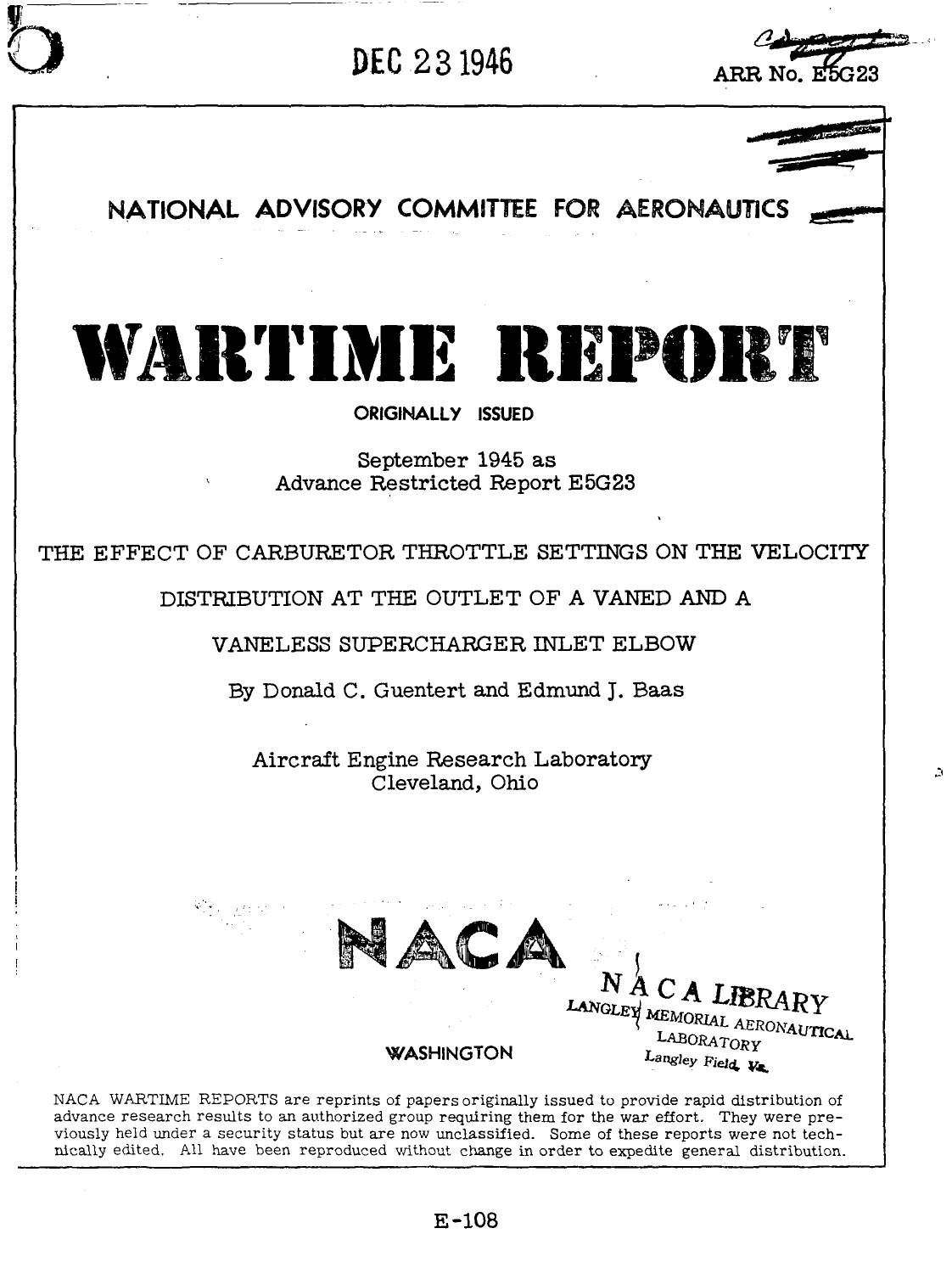### **3 117601364 7723**

NACA ARR No. E5G23

-111

#### NATIONAL ADVISORY COMMITTEE FOR AERONAUTICS

ADVANCE RESTRICTED REPORT

 $\sim$   $\sim$  $\rightarrow$ 

THE EFFECT OF CARBURETOR THROTTLE SETTINGS ON THE VELOCITY

DISTRIBUTION AT THE OUTLET OF A VANED AND A

VANELEBB SUPERCHARGER INLET ELBOW'

By Donald C. Guentert and Edmund J. Baas

#### SUMMARY

A study has been made to determine the effect of a carburetor and an inlet elbow on the flow at the supercharger impeller inlet. Tests were conducted on a commercial vaned supercharger inlet-elbow assembly to determine the effect on the velocity distribution at the elbow outlet by varying the carburetor throttle setting from full open to 55<sup>0</sup> olosed. The tests were repeated with the vanes removed to determine their effect on the distortions produced by the carburetor throttle. Tests were also made to compare the static-pressure drop through the vaned and the vaneless elbows.

The carburetor throttle setting had a pronounced effect on the velocity distribution at the supercharger inlet. Because of the tendency of the vanes to retain the distortion created by the throttle, and because of the large wakes produced by the vanes, the velocity profile at the outlet of the vaneless elbow was decidedly more uniform than that of the vaned elbow at all throttle settings. The static-pressure drop through the carburetor and the vaneless elbow was approximately 5 percent less than that through the carburetor and the vaned elbow. The use of vanes in an elbow immediately downstream from a carburetor has an adverse effect on the velocity distribution at the supercharger inlet.

#### INTRODUCTION

An intensive investigation of the distribution of fuel and charge air amons the cylinders is one phase of the program to improve the power, the economy, and the oooling charaoteriatjos of radial engines. Nonuniform distribution of fuel and charge air is a known cause of the spread among the cylinder-head temperatures. A considerably greater pressure drop is required for cooling when nonuniform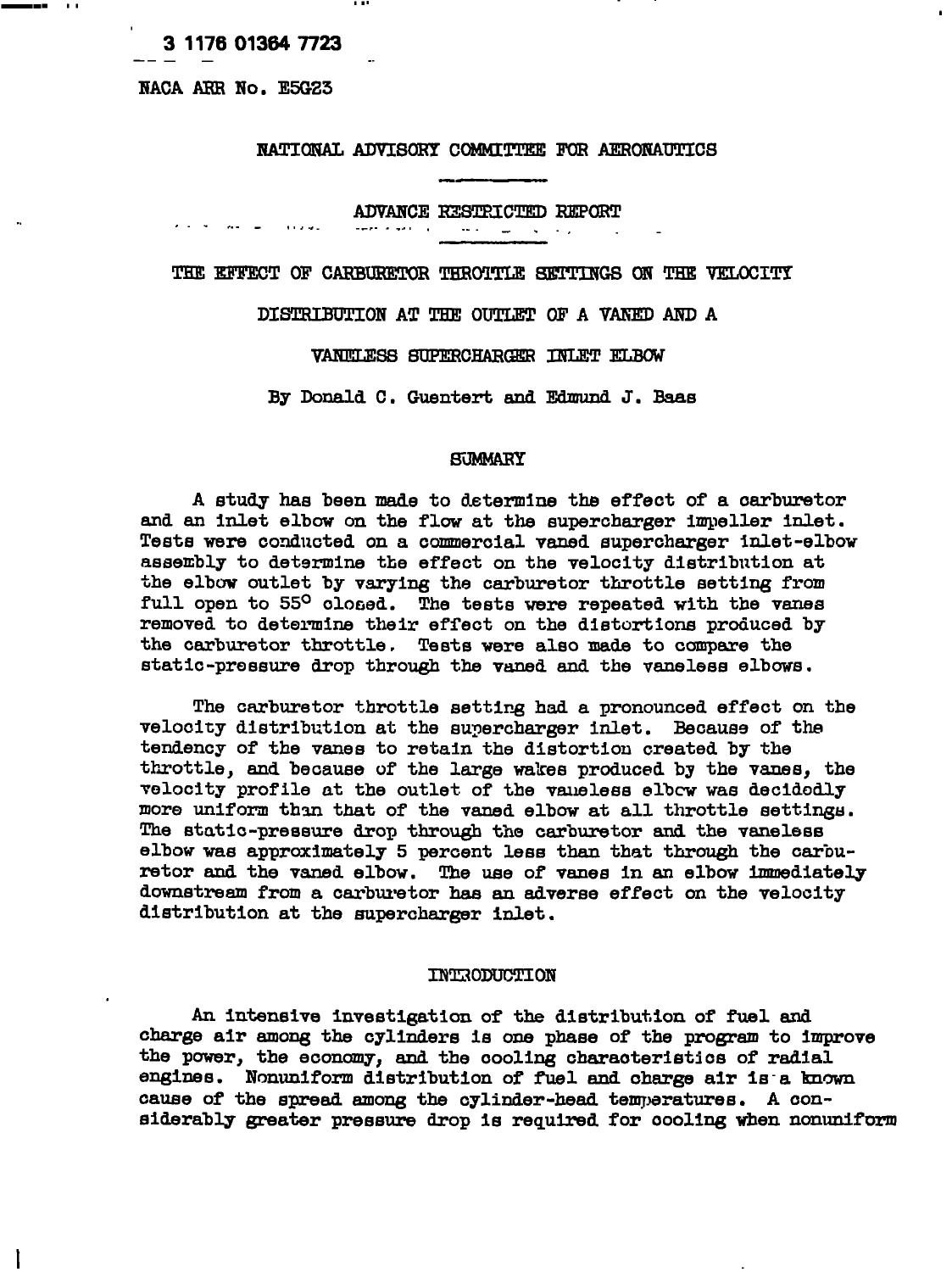.

fuel distribution exists because the engine cooling requirements are detezmlned by the hottest cylinder. Nonuniform distribution also produces an adverse effect on fuel economy because the entire engine must be run with rich mixtures in order to keep the temperature of the hottest cylinder within operating limits.

When fuel is injected upstream from the impeller, it is carried through the Impeller by entrainment In the atr stream; therefore, distortions in the velocity profile at the supercharger inlet will probably affect the fuel distribution. The throttle position has a pronounced effect on the fuel distribution in radial engines when the fuel is injected upstream from the impeller. This cause of nonuniform fuel distribution can be remedied by means of cylinder lnjection or by other methods of fuel injection that do not depend on the air stream for carrying the fuel through the impeller.

Even when a uniform fuel distribution exists, a spread in cylinder temperatures results from differences in the power developed by the various cylinders. This variation may be caused by an unequal air distribution among the cylinders. A general investigation is being conducted at the NACA Cleveland laboratory to determine the causes of unequal air distribution among the cylinders of a radial engine; there are many contributing factors but the relative importance of each has not yet been determined. It seemed neoesssry, therefore, to Isolate each of the faotors and to study its characteristics as fully as possible.

The first components in the engine induction system that may cause a poor velocity distribution at the supercharger inlet are the carburetor and the supercharger inlet elbow. Inasmuch as the Impeller blades md the diffuser vanes act to prevent any mixing and resultant equalization of flow, an unequal air flow to the oylinders may result. The degree of this inequality of flow depends on the intensity of the distortion of the velocity profile at the supercharger inlet. Tests were thorefure made to determine the magnitude and the nature of the distortion produced by a commercial carburetor and elbow and to determine the effect of changes in the throttle settings on the flow characteristics.

These tests, the results of which are presented herein, were conducted on a commercial vaned surercharger inlet elbow incorpcr rating three turning vanes. The tests were repeated with the vanes removed to determine their effect on the flow through the elbow. The pressure drops through the vaned and the vaneless elbow were also detemined,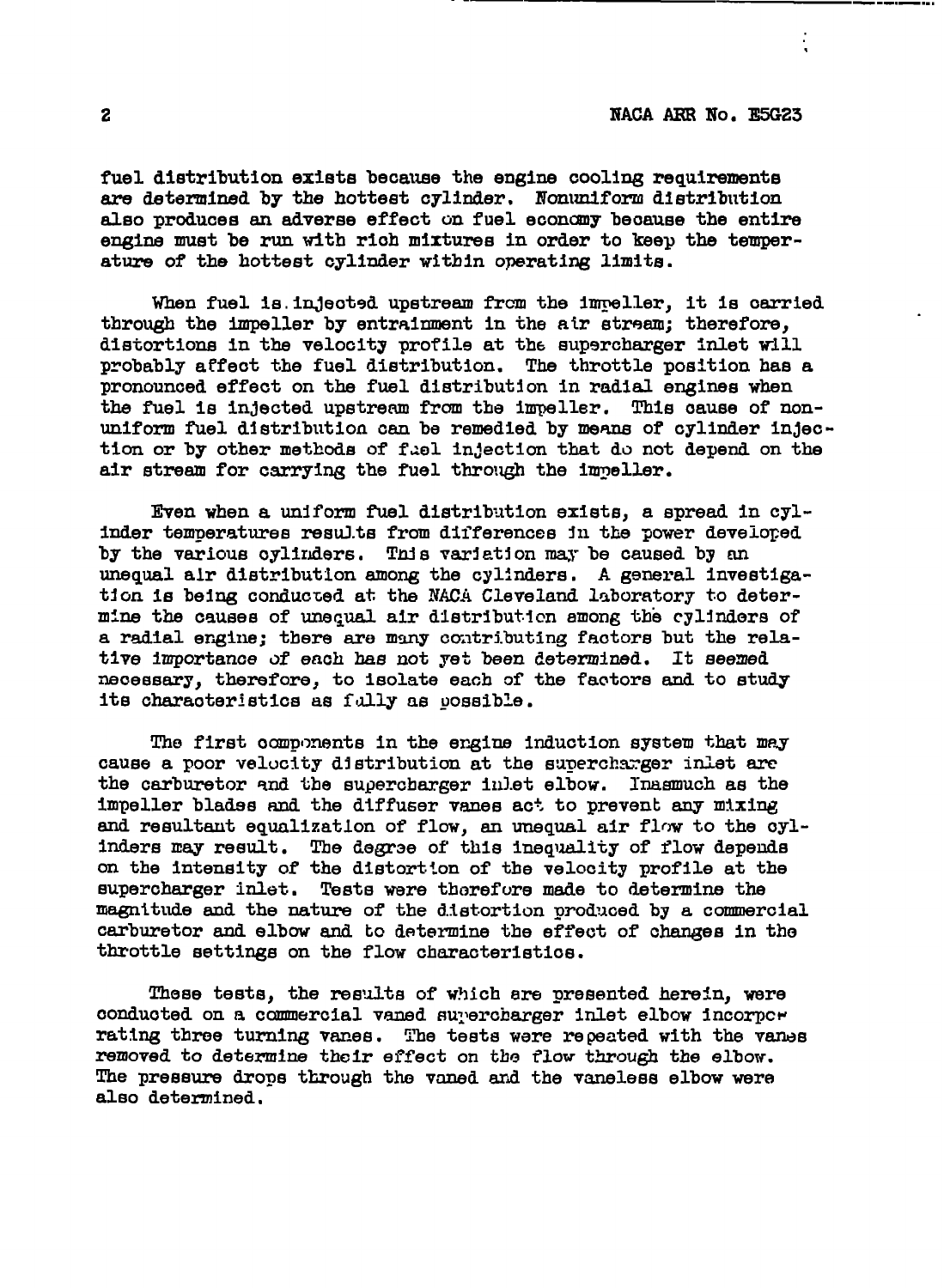#### **APPARATUS**

The flow tests were made on the duct-component test rig described in reference 1 and shown in figure 1. Inlet air was supplied at a static pressure of 30 inches of water above atmospheric pressure and was exhausted through an outlet to the atmosphere. The weight flow of air was controlled by use of a butterfly valve approximately 40 diameters upstream from the test section. A 16-mesh screen was inserted 20 diameters downstream from this valve to remove any flow disturbance produced by it. For the determination of the weight flow of air, a calibrated pitot-static tube and a thermocouple were installed at a reference station 20 diameters downstream from the screen. The method of calibrating the pitotstatic tube and a description of the instrumentation are given in reference 1.

An assembly consisting of a commercial carburetor and supercharger inlet elbow incorporating three turning vanes was first tested. The elbow was then modified by the removal of the vanes and their supporting ribs. Figure 2 is a photograph of the carburetorelbow installation showing the method of setting the throttle position. As shown in figure 1, an immeller-shaft housing extends across the albow passage to the impeller face. In order to eliminate a sharp change in the section at the end of this housing, which would nct exist in the actual engine installation, a wooden shaft was used as a continuation of the housing to approximately 14 inches downstream from the elbow outlet.

A hoss was provided at station 2 for a survey to determine the velocity profile of the flow entering the carburetor. Four surveys were taken at the elbow outlet (station 3) at a position corresponding to the impeller inlet. Surveys A and D were 2 inches from the elbow center line and surveys B and C were 1/2 inch from the elbow center line in planes parallel to the plane of the bend. In order to accommodate the survey tube in surveys R and C (station  $5$ ), slots were cut in the shaft extending downstream from the tube. The tube could then be passed from one side of the shaft to the other by retating it 180<sup>0</sup>.

Four bosses were also mounted at station 4, 6 inches downstream from station 3, for use in a supplementary test to obtain staticpressure surveys for comparing the static-pressure drop through the carburetor-elbow assembly with and without vanes.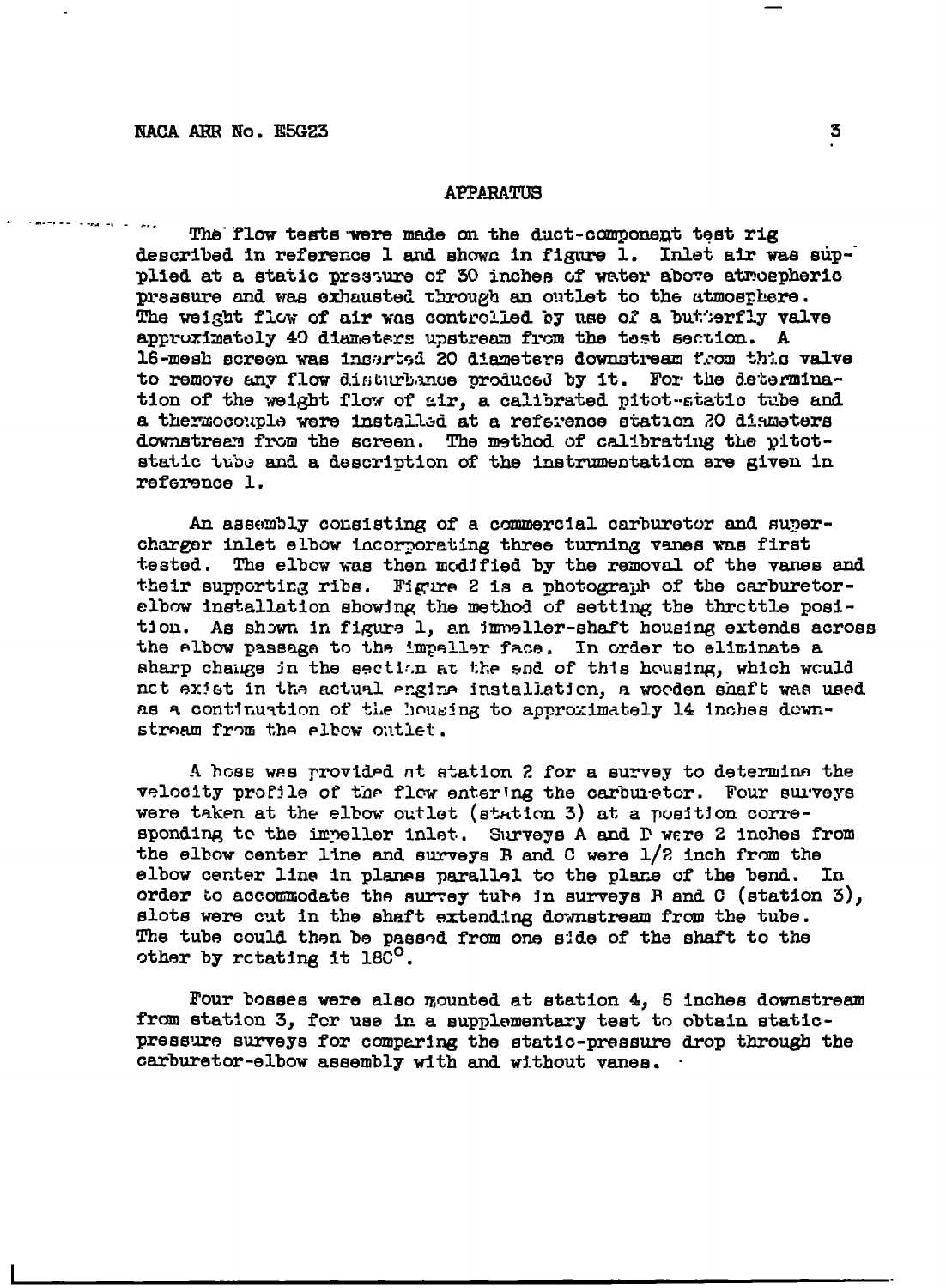#### TESTS AND CALCULATIONS

Two similar series of tests were made on the carburetor and elbow assembly, with and without the elbow vanes, during the investigation of the effeot of throttle setting on the veloclty distribution at the superonsrger Inlet. During these tests, surveys were taken at four locations across the outlet of the elbow In a plane corresponding to the Impeller entrance. One survey was taken at a time to keep restrictions to the flow at a minimum. At each point in a traverse, the values of the static and the dynamic pressures indicated by the reference tube and the survey tube, the barometric pressure, and the temperatures at the reference and the survey stations were recorded. After each set of readings, the survey ture was reset to the next point and the next set of readings was taken until a complete survey had been made.

In order to obtain comparable results, the static pressure at the reference station was maintained at 30 inches of water above atmospheric pressure in both serflss. When the throttle sething was varied, the weight flow and the Mach number were changed. In ordgr to detezmine the effect of the change In Mach numbe~ on the velocity profile, several check runs werg made at R constant thrcttle setting varying the Mach number by means of the upstream throttle. In these runs the Mach number had very little effect on the velocity profile. A velocity survey was made at the Inlet to the carburetor at fullopen throttle to determ+ne the velocity profile of the flow entering the test sectlcn.

The first series of tests was run on a standard vaned elbow and carburetor at carburetor throttle settings of wide open, and 15<sup>0</sup>, 30<sup>0</sup>, 45<sup>0</sup>, and 55<sup>0</sup> closed. No surveys were taken for any throttle position beyond 55° closed because the flow became so small that reliable data could not be obtained. For the eeccnd series of tests, the three vanes and the supporting ribs were removed from the elbow, and surveys were taken at the same throttle settings.

A supplemental investigation was made to compare the staticpressure drop through the carburetor and the vaned elbow with that through the carburetor and the vaneless elbow. Surveys were taken at station 4 rather than at station 3 in order to incorporate losses resulting from the equalization of the static and the velocity gradients at the elbow outlet, which should be charged to the elbow,

Air densities and velocities were calculated from standard thermodynamic relations. In order to eliminate the effect of small temporal variations in the weight flow, the velocity at each point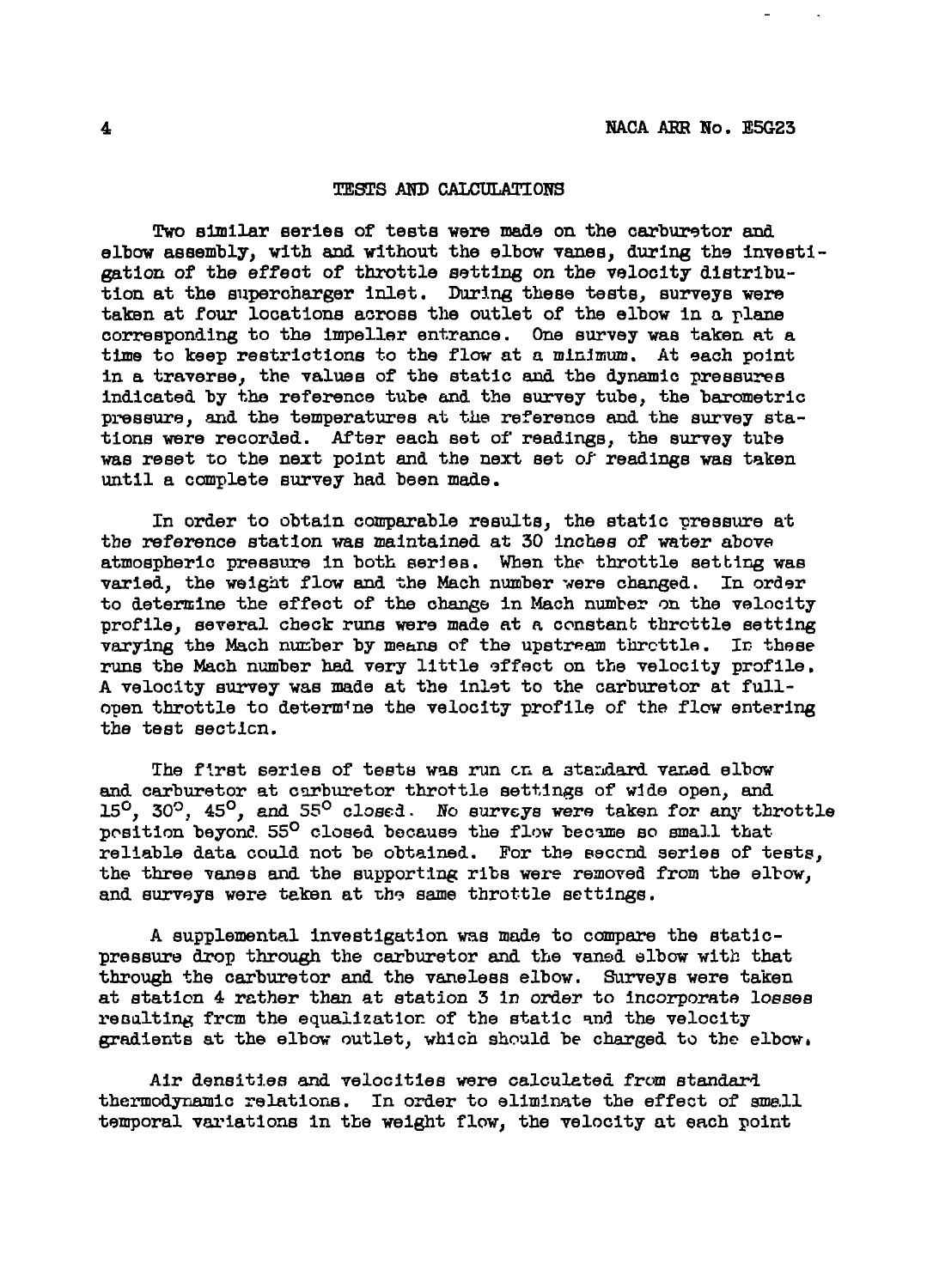of a survey was corrected by multiplying it by the ratio of the average velocity at the reference station to the reference velocity at that particular point.

#### RESULTS AND DISCUSSION

The results of these tests are presented as nondimensional plots of  $V/\mathbb{V}_{av}$  against  $1/L$  where  $V/\mathbb{V}_{av}$  is the ratic of the velocity at a given point along the traverse to the computed average velocity at the survey station and  $2/L$  is the ratio of the distance of that point from the inside wall of the duct to the total length of traverse of that survey.

The velocity distribution obtained with full-open throttle at the entrance to the carburetor is shown in figure 3. The flow entering the carburotor and elbow assombly was uniform except that the boundary layer at the inside of the bond was slightly thicker than that at the outside.

The velocity distribution at the outlet of the vaned elbow (fig. 4) indicates that the principal result of closing the throttle is to greatly increase the relative velocity near the inside of the bend and to decrease it slightly near the center and the outside. Even at wide-open throttle the velocity profile at the inside of the elbow outlet is higher than that at the outside. This phenomonon is characteristic because of the pressure gradient required to turn the flow around bends. The increase in the relative velocity near the inside of the bend as the throttle was closed, however, was due entiroly to the action of the throttle. This result could be expected because, when the throttle is closing, the trailing edge moves toward the inside of the band and wroduces a convergent passago, causing a high-volocity jet along the inside of the bend. Conversely, the flow along the outside surface passes through a divergent section beneath the throttle, with a consequent decrease in velocity. The net effect is thus to increase the rolative velocity at the inside of the bend and decrease it at the outside.

Although the velocity profile at the outside docreased as the throttle was closed to an angle between 30<sup>0</sup> and 45<sup>0</sup>, beyond this point the profile became higher until at 55<sup>0</sup> it was higher than that obtained at wide-open throttle. No definite oxplanation has been found for this phenomonon because the flow is greatly disturbed by the venturis, the throttle, the fixtures of the carburetor, the vanes, the vane supports in the elbow, and a secondary flow. This comparatively high velocity at the outside of the elbow at the high throttle angles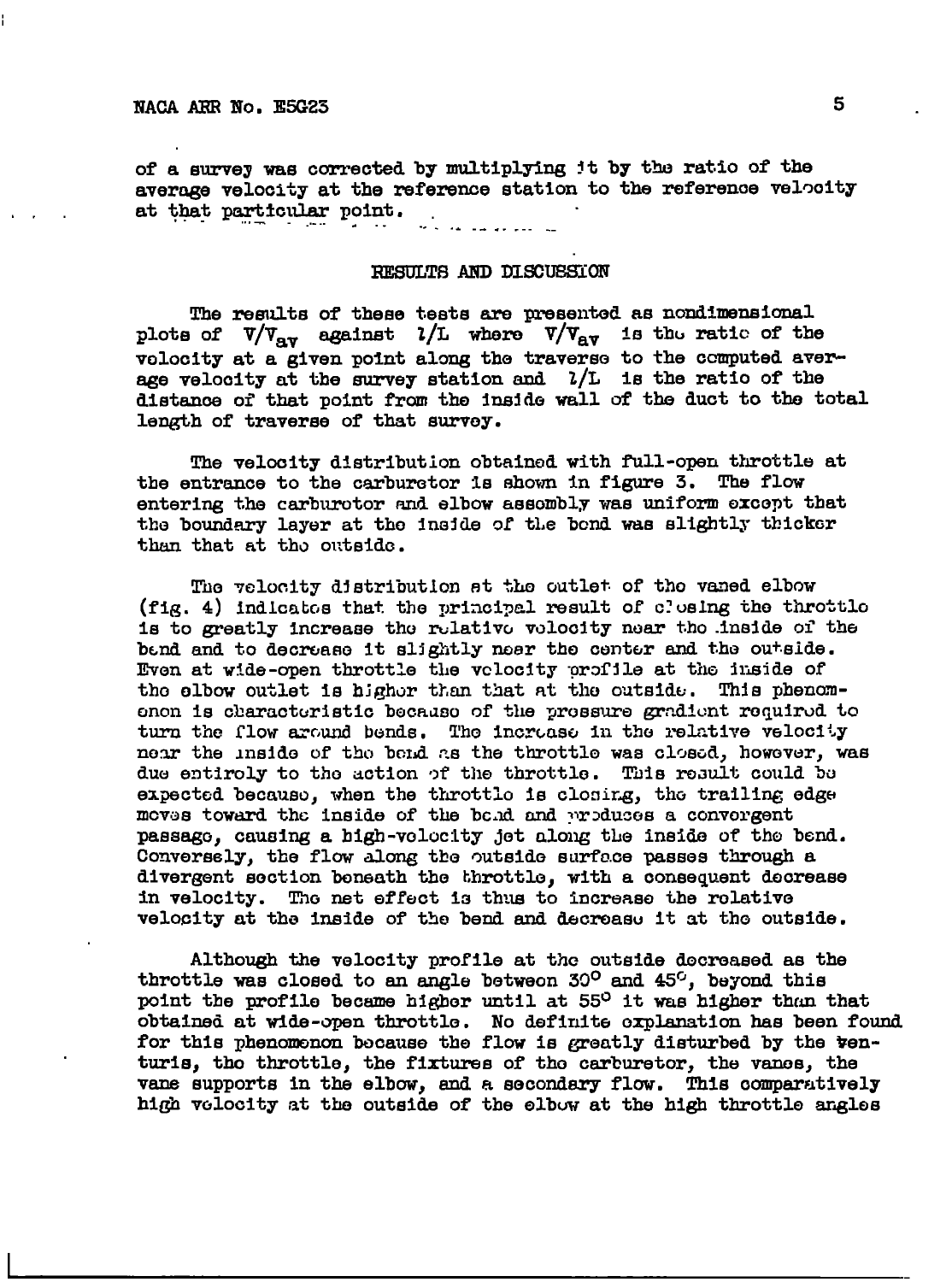la apparently the result of an angularity In the flow induced by **a** combination of these disturbing factors. The profiles near the inside of the bend  $\ln$  surveys B and C at station 3 (figs.  $4(b)$  and (c)) changed with the throttle angle and a dip appeared as the throttle was closed beyond approximately 25°. The appearance of this dip was probably due to a wake created by the throttle. Sepa-ration at high throttle angles was noted along the surface of the shaft nearest the inside of the elbow in surveys B and C at station 3. Examimt:on of the elbow revealed that this flow separation was probably caused by a mass of metal supporting the Ins!de vane at the surface of the shaft.

A prominent cheracterlstlc of the velocity yrofiles obtulned at the outlet of the elbow was tke dip located behind each vane; the location of these dips indicated that they wore caused by wnkes set up by the vanes. Unpublished results of investigations on the use of turning vanes in elbows have shown that.,when the flow nc the inlet is uniftrm, the magnitude of the wakes produced by vanes may be reduced to a negligible amount by the proper ungular setting of the vanes; however, this setting of the vanes was found to be very critical. The carburetor throttle setting upstream from the elbow affected the angle of attack of the flow on the vanes and thus complicated the use of vanes in the supercharger inlet elbow. Though the wakes might be reduced to a minimum at one throttle setting by the proper setting of the vanes, other throttle settings would cause the formation of large wakas.

Another requirement for the proper functioning of turning vanos is a uniform velocity distribution at the fnlet to the vanes. The effect of vanes on fluid flow 's essentially the maintenance of tho same velocity distribution do ustream from the vanes that exists at the entrance to the vanos. If the velocity distribution immodiately upstream from the vanes is distorted, this distortion will be rotained by the vanes and will be present at the outlet. The vanes prevent the mixing of the flow and thus remove the means by which velocity distortions may be equalized. When a distorted flow exists upstream from the vanes, the effect of the vanes may consuquontly be exaotly opposite to that desired.

In the tests to determine the magnitude of flow distortion at. the elbow outlet caused by the vanes, the relative velocity near the inside of the bend of the vancless elbow (fig. 5) increased only in the range from wide-open throttle to approximately  $35^{\circ}$ closed, in contrast to the continuous trend noted with tho vaned elbow (fig. 4). Beyond 35 $^{\rm o}$  closed the velocity decroascd until at a throttle angle of  $55^0$ , it was only slightly greater than that at wide-oren throttle. This reversal in trend is similar to that found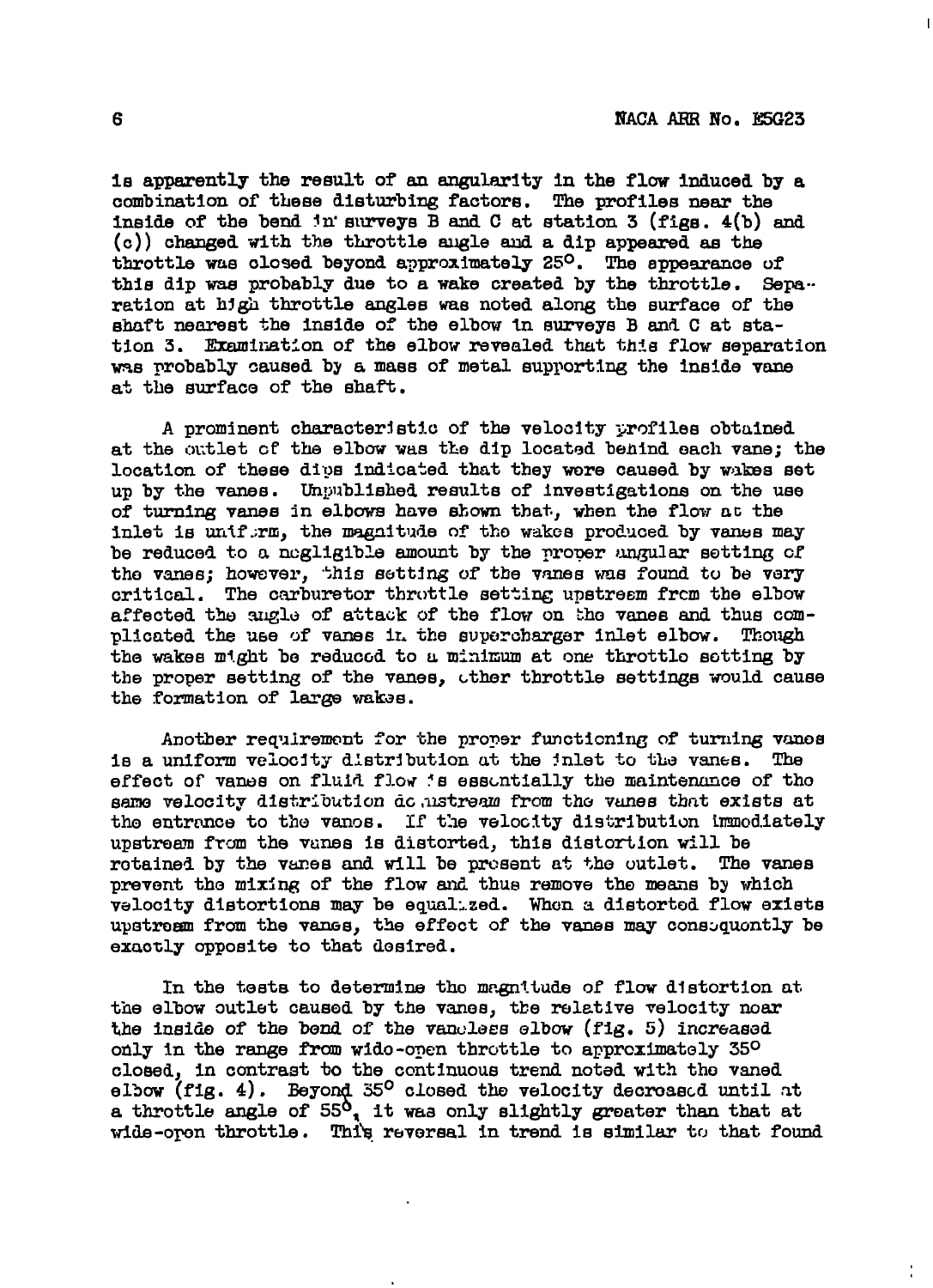### **NACA ARR NO. E5G23 7**

In flow tests of **a** supercharger inlet elbow reported in reference 1, .**in** which this phenomenon is explained ae the result of an Inorease in turbulence at the high throttle angle. - Closing the throttle inoreased the xwlative velooity at the inside of the bend over that at the outside. At the same time, however, the increasingly rapid expansion under the leading edge of the throttle caused separation and ooneequent large-scale turbulenos. After the throttle had been sufficiently closed, this turbulence apparently became great enough to increase the mixing of the flow, thereby causing a partial equalization of velocity across the elbow paasage. Equalization did not ocour in the waned elbow because of the action of the vanes in preventing mixing. These results, of course, apply only to installations where the carburetor has a single butterfly-type throttle in which the throttle closes when the downstream edge moves toward the inside of the bend of the elbow. The veloolty profiles in surveys A and D at station 3 (figs. 5(a) and (d)) are somewhat different in spite of the fact that they were taken at positions symmetrically located about the center line of the elbow. This difference between the two sides of the elbow may be traced to the nonsymmetrical arrangement of the carburetor components.

.— —

Comparison of the veloolty distributions obtained at the outlets of the vaned and the vaneless elbows definitely shows that the distortion at the outlet of the vaneless elbow was much less than that at the outlet of the vaned elbow. In addition to decreasing the distortion produced by the throttle, the removal of the turning vanes in the elbow eliminated the distortion caused by the wakes behind the vanee. As a result, jt wus fcwnd that even at wide-open throttle, where the distortion due to the throttle is a minimum, the velcoity distribution obtained from the vaneless elbow was better than that obtained from the vaned elbow. Thus, the use of even aerodynamically perfect vanes seems inadvisable immediately downstresm from the carburetor when a single butterfly-type throttle is used if a good velocity distribution is desired at the supercharger inlet.

A good velooity distribution at the supercharger Inlet Is desirable from two considerations. Although the exact effect of the velocity distribution on the fuel and the oharge-alr distribution among the cylinders of a radial engine is not definitely known, the symmetry of the supercharger impeller and diffuser necessitates a Uniform distribution at the impeller inlet in order to insure a uniform distribution in the supercharger-collector outlets. The velocity distribution at the impeller inlet may also have an adverse effect on the eupercharger efficiency. Unpublished results of investigations show that a distorted velocity profile at the supercharger inlet may cause a loss in supercharger effioiency as high as 5 percent. This effect would be especially critical at wide-open throttle where a maximum manifold pressure is desired.

..- .. .—— .. . .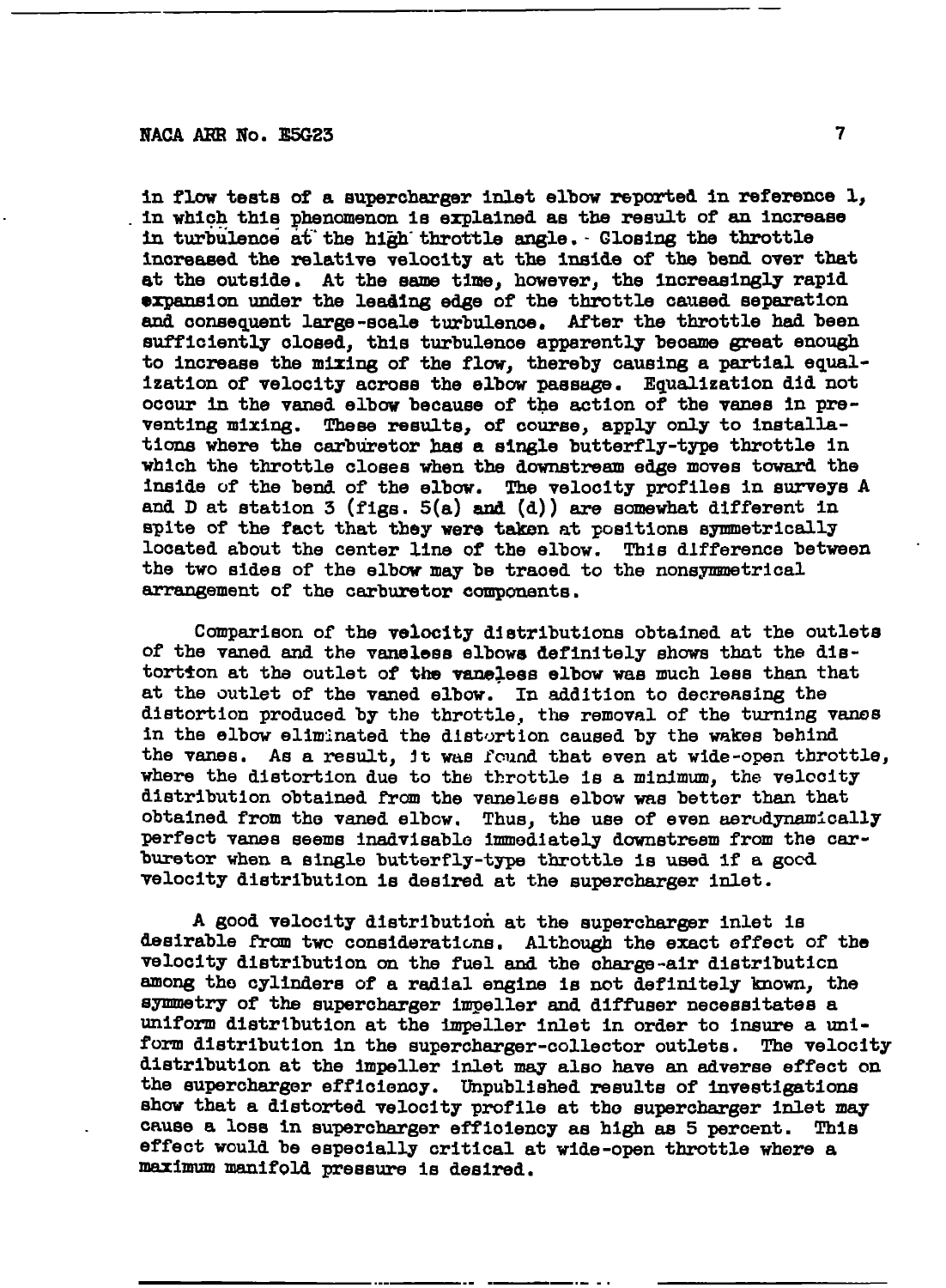From the surveys to determine the effect of vanes on the static-pressure drop through the carburetor and elbow, it was found that the vanes caused a 5-percent increase in pressure drop over that encountered with a vaneless elbow. This difference, however, is not great enough to have any appreciable effect on the manifold pressure.

#### SUMMARY OF RESULTS

From tests to determine the flow characteristics of a vaned and vaneless supercharger inlot olbow, the fullowing results were obtained. These results apply only to sotups in which a carburetor with a single butterfly-type throttle is used.

1. The velocity profile cbtained at the outlet of the vancless elbow was better than that with the vaned elbow at all throttle settings.

2. As the throttle was closed, the relative velocity near the inside surface of the vandd-elbow outlet increased continuously, whereas that at the cutride decroased. An additional distortion due to wakes behind the vanss existed at all throttle settings.

3. The peak in the velocity profile produced by the throttle near the inside surface of the outlet of the vaneless elbew was not so pronounced as that of the vanad olbow. This distortion increased as the throttle was closed until a max'mum was reached at a throttle setting of approximately 35<sup>0</sup>. As the throttle was closed beyond this point, the distertion decreased.

4. The static-pressure drop through the carburetor and vanoless elbow was approximately 5 percent less than that through the carburotor and the vaned elbew.

#### **CONCLUSIONS**

When a single butterfly-type throttle is used the carburetor throttle angle has a considerable effect on the velocity distribution at the outlet of either a vandd or a vaneless supercharger inlet elbow.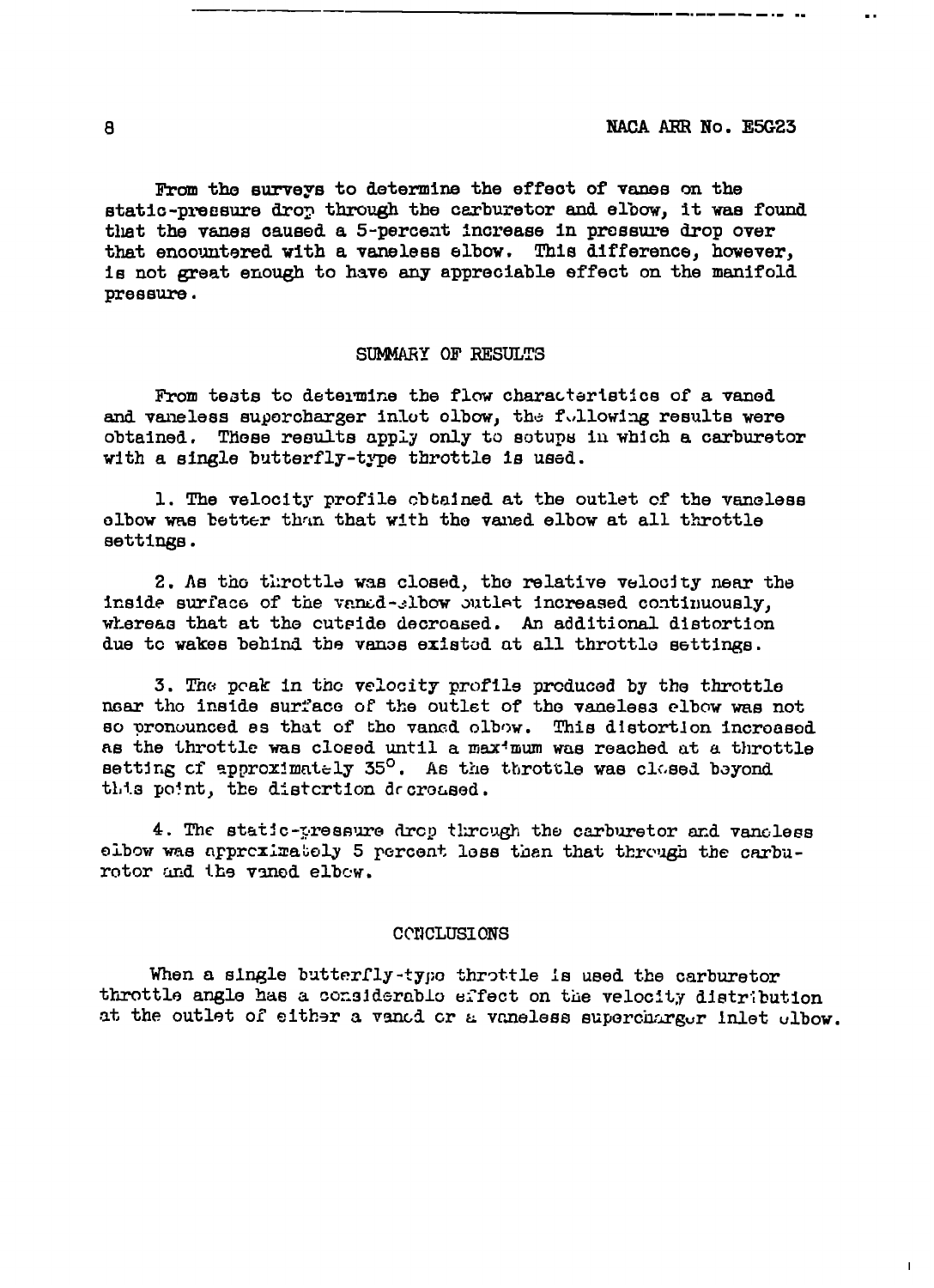The use of vanes in a supercharger inlet elbow immediately downstream from a carburetor prevents any thorough mixing of the flow, thus causing the distortion produced by the carburetor throttle to be retained through the elbow. **Service State** 

Aircraft Engine Research Laboratory, National Advisory Committee for Aeronautics, Cleveland, Ohio.

#### **REFERENCE**

1. Moses, Jason J.: Effect of Various Carburetor Throttle Settings on the Flow Characteristics at the Outlet of a Supercharger Inlet Elbow. NACA ARR No. E5E19a, 1945.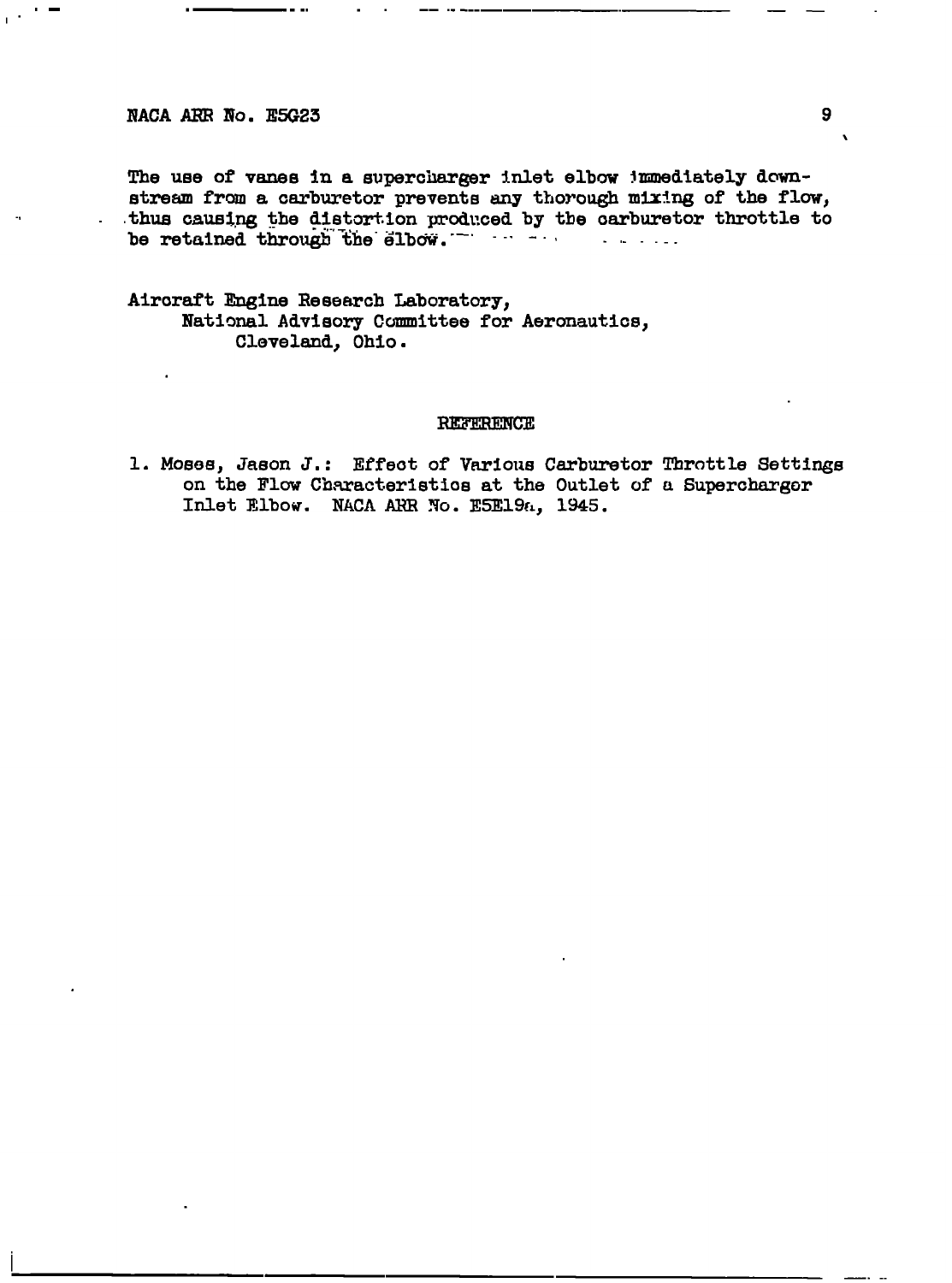

Figure 1. - Schematic diagram of carburetor and inlet eibow.

 $\cdot$ 

Ó ÷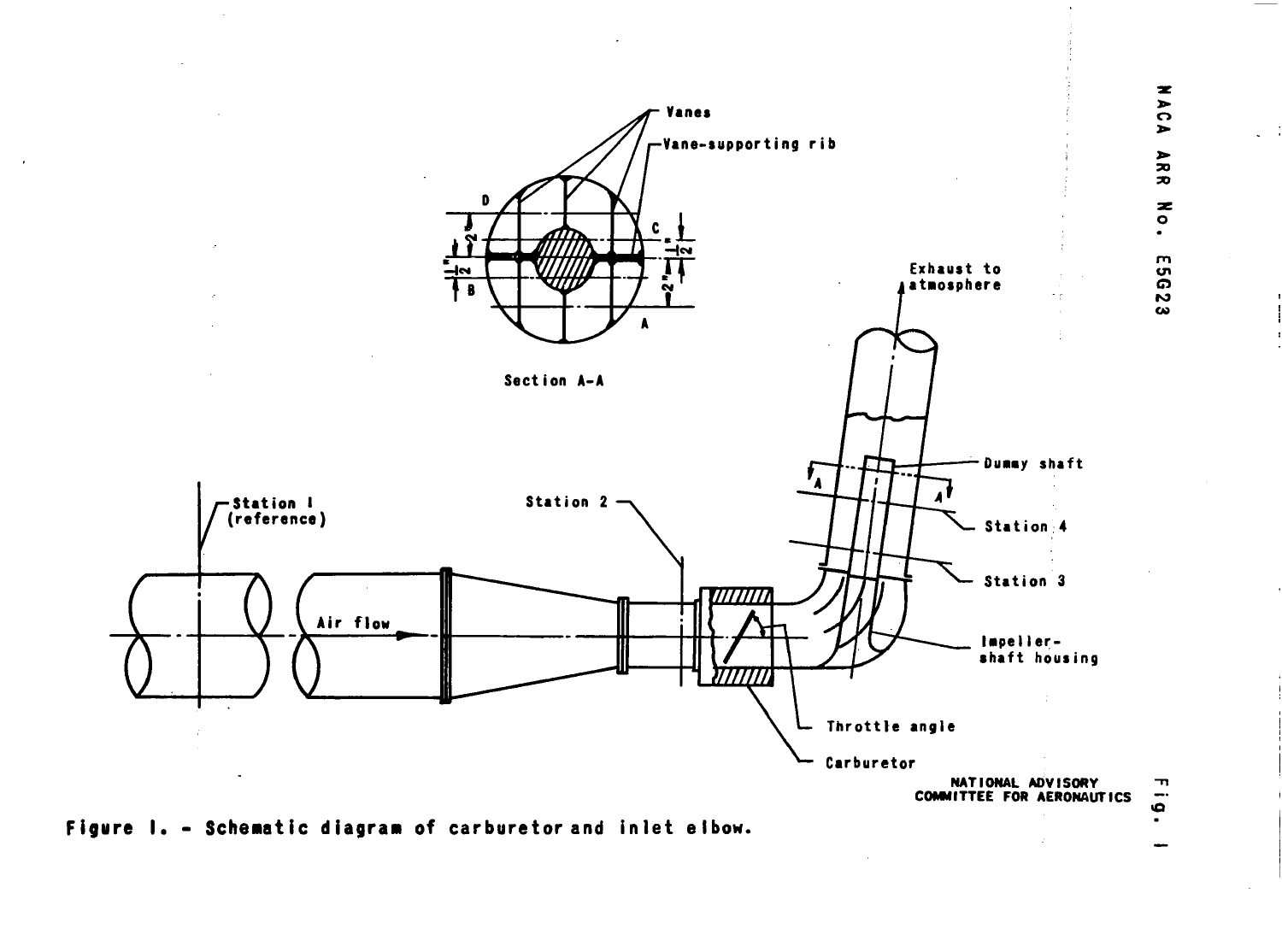

Figure 2. - Installation of carburetor-elbow assembly in duct-component test rig.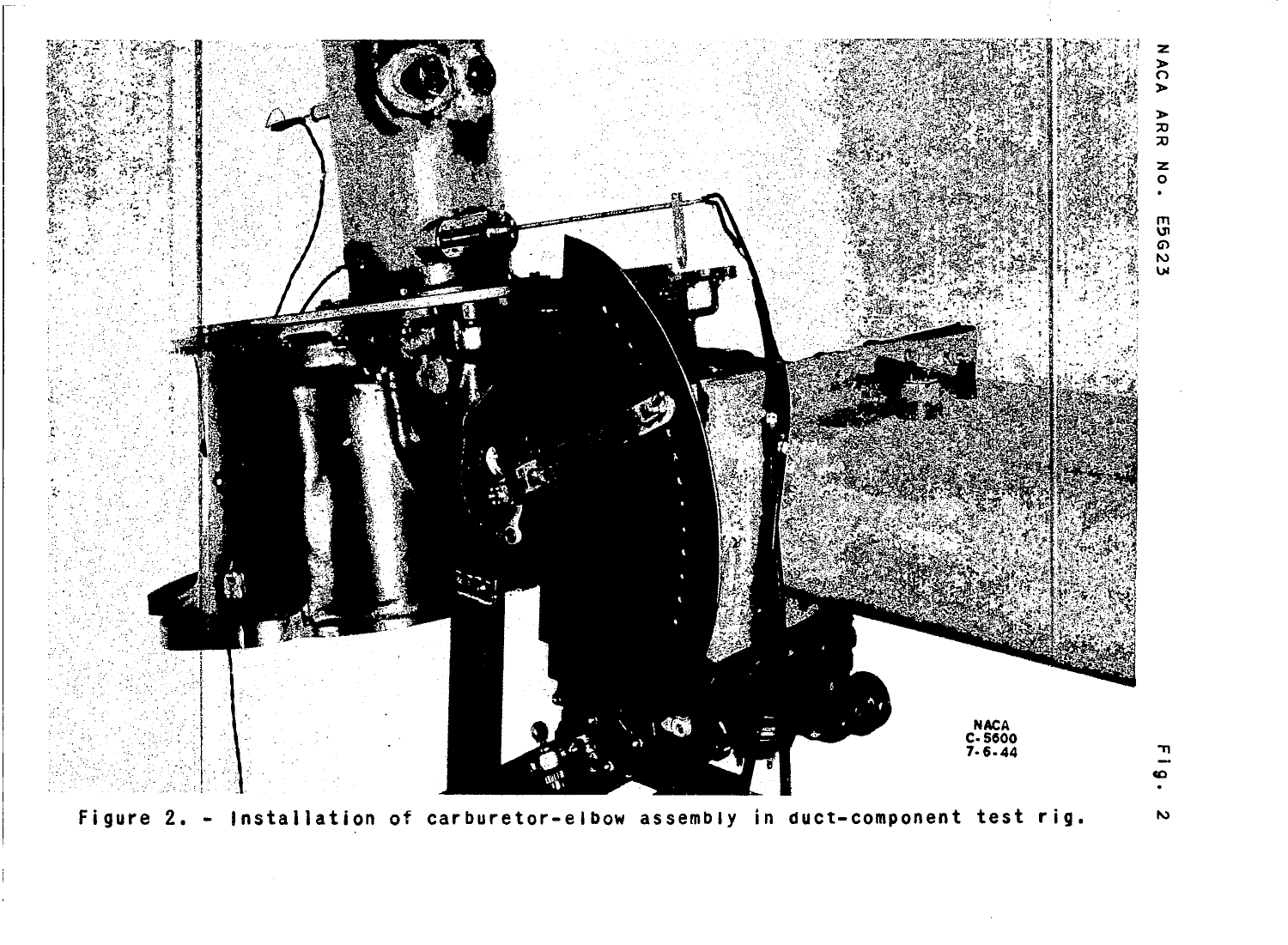



Fig. 3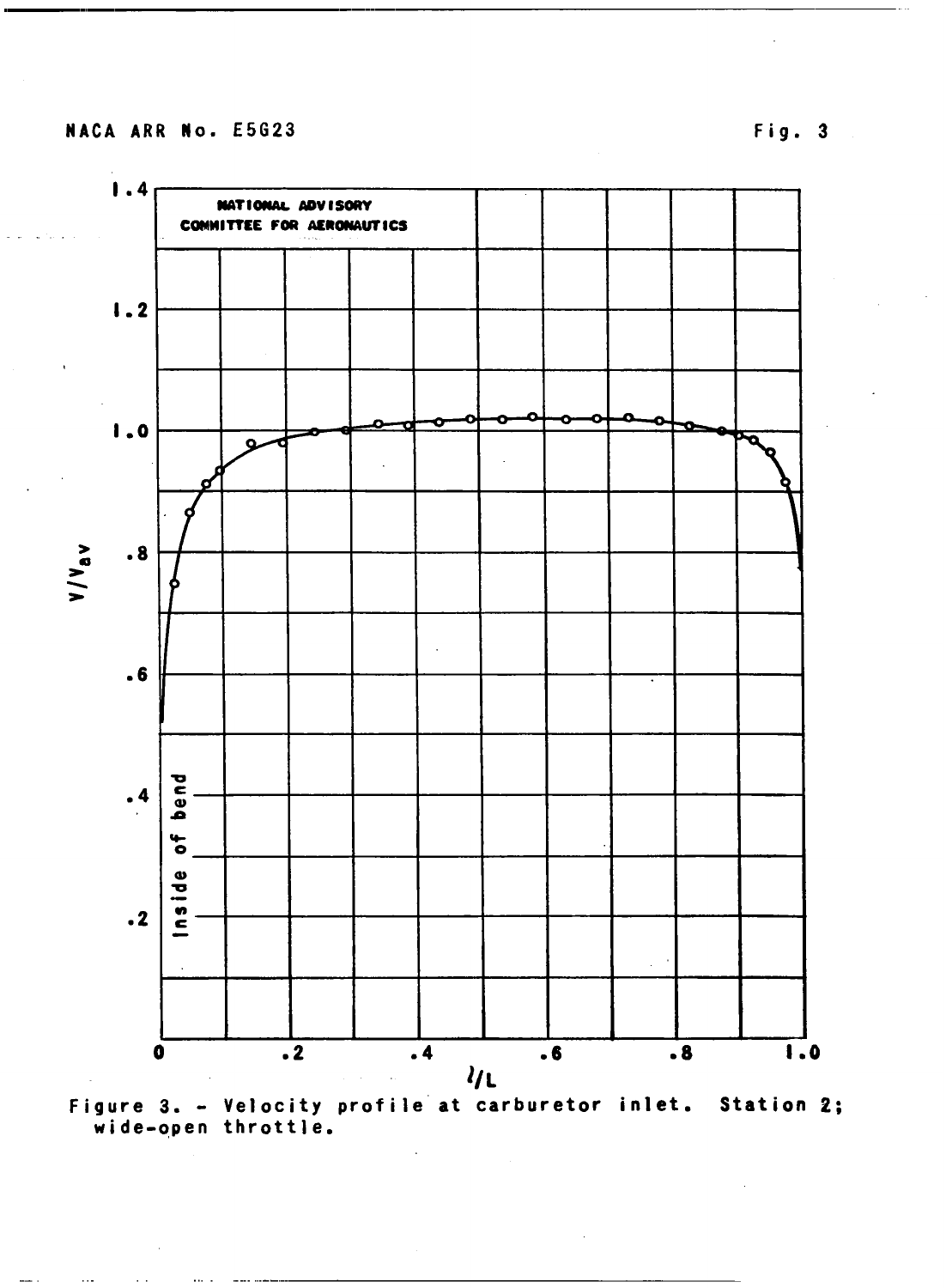```
Fig. 4a
```


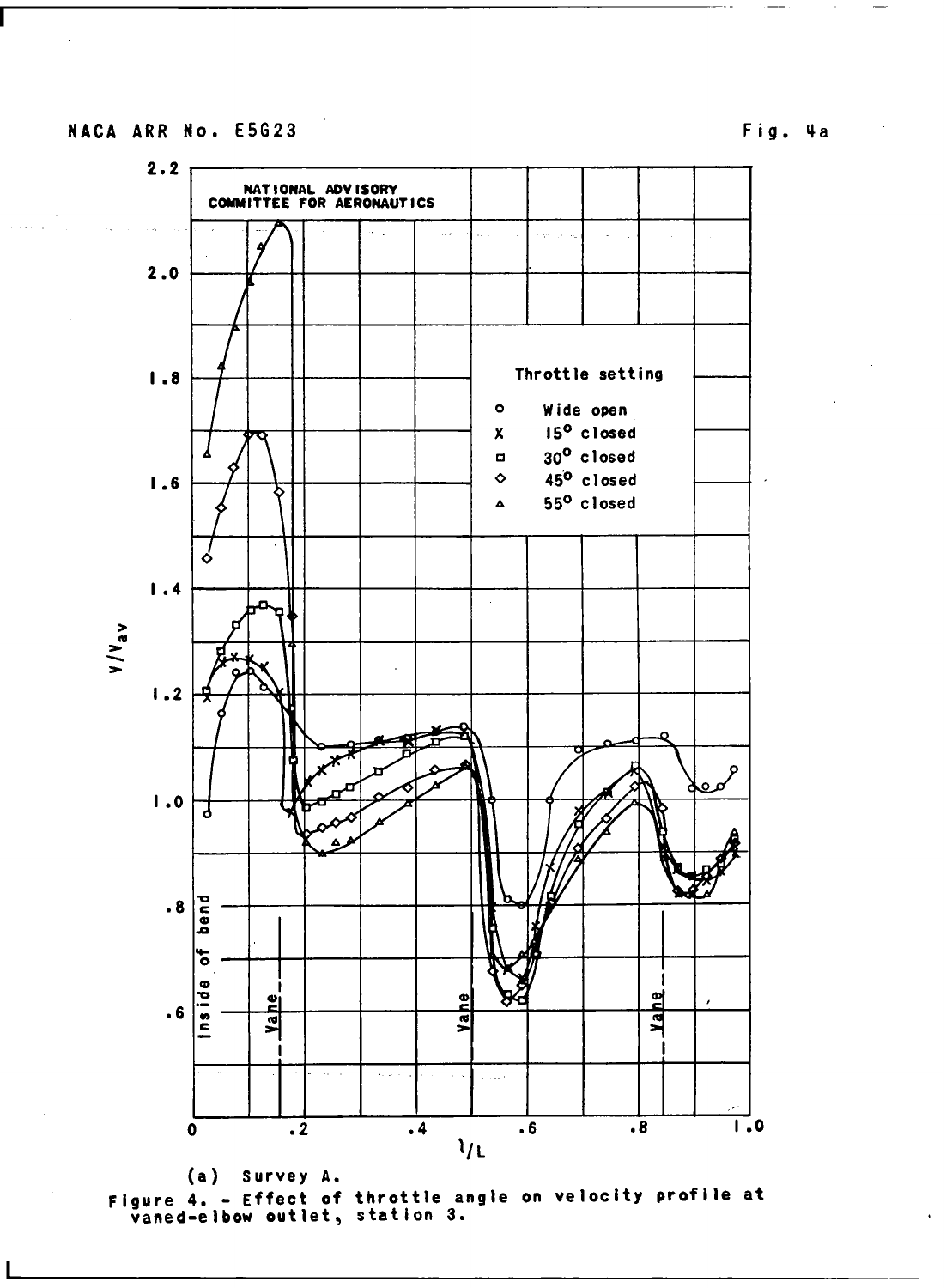# Fig. 4b



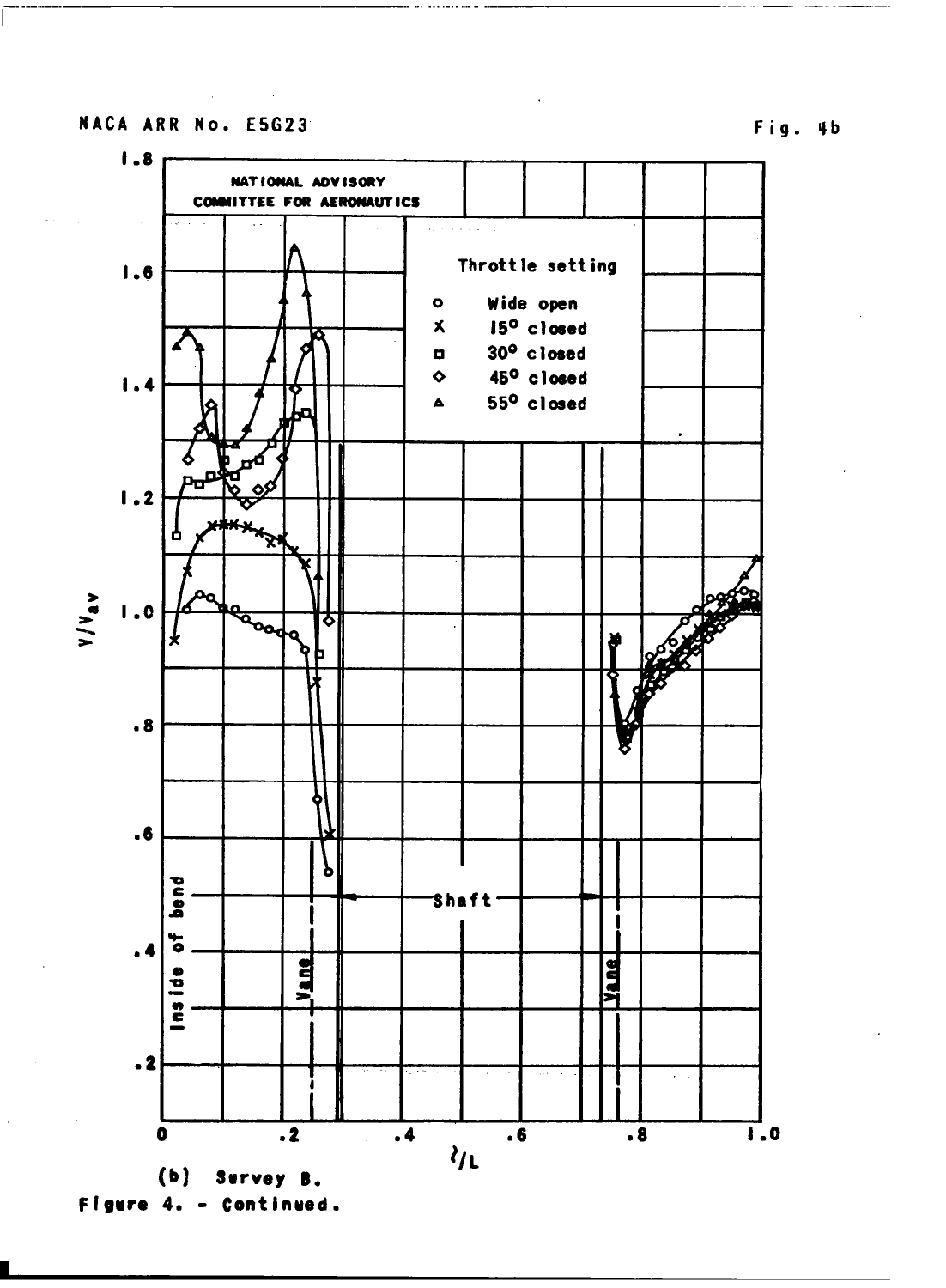I

 $\alpha$  , and  $\alpha$  , and  $\alpha$ 

Fig. 4c



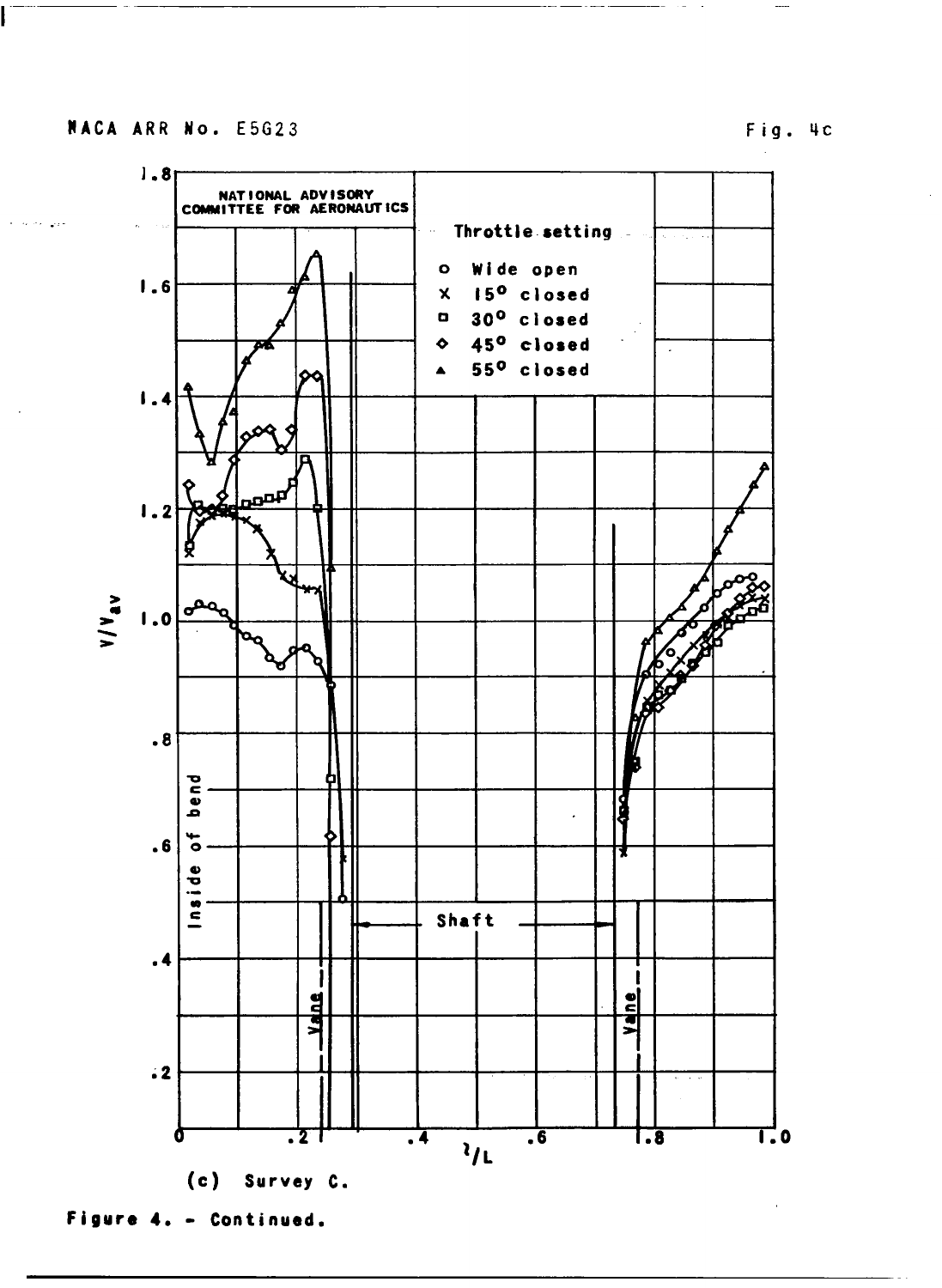$\overline{a}$ 

 $\sim$   $\sim$ 



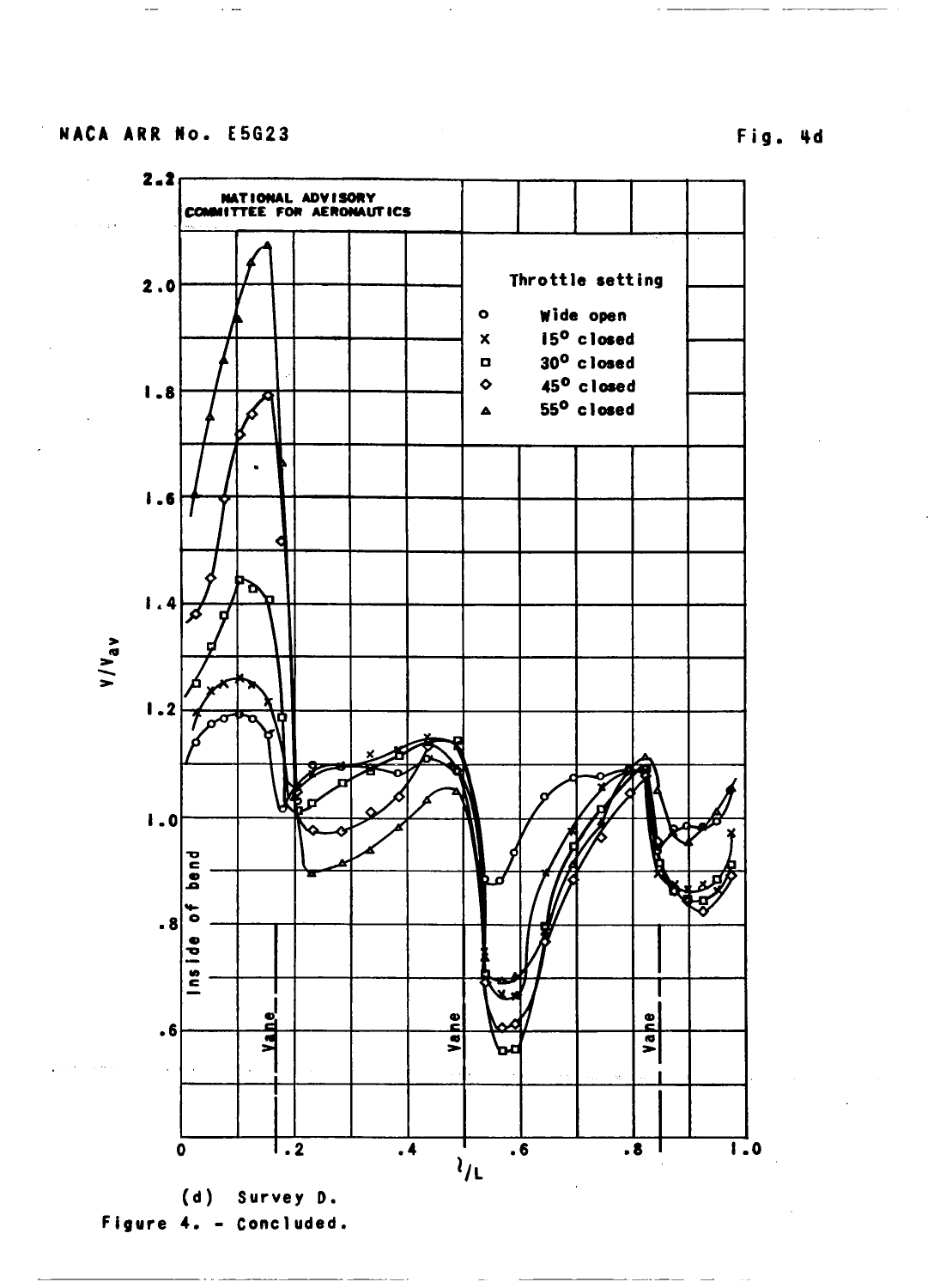

Figure 5. - Effect of throttle angle on velocity profile at vanelesselbow outlet, station 3.

Fig. 5a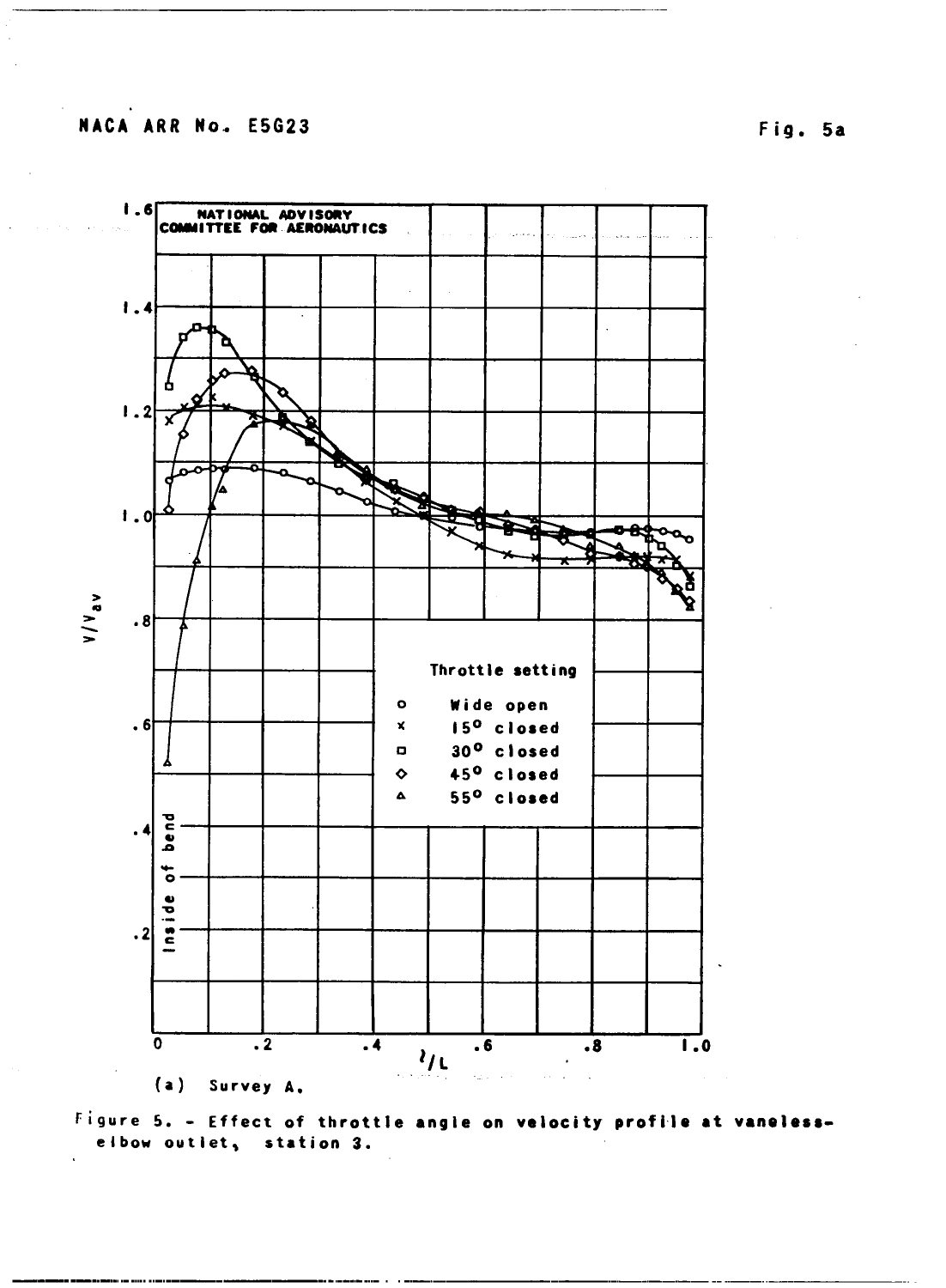# **MACA ARU fiO.** E5G23 **Fig. 5b**

.



**(b) Survey B.**

**Figure 5. - Continued.**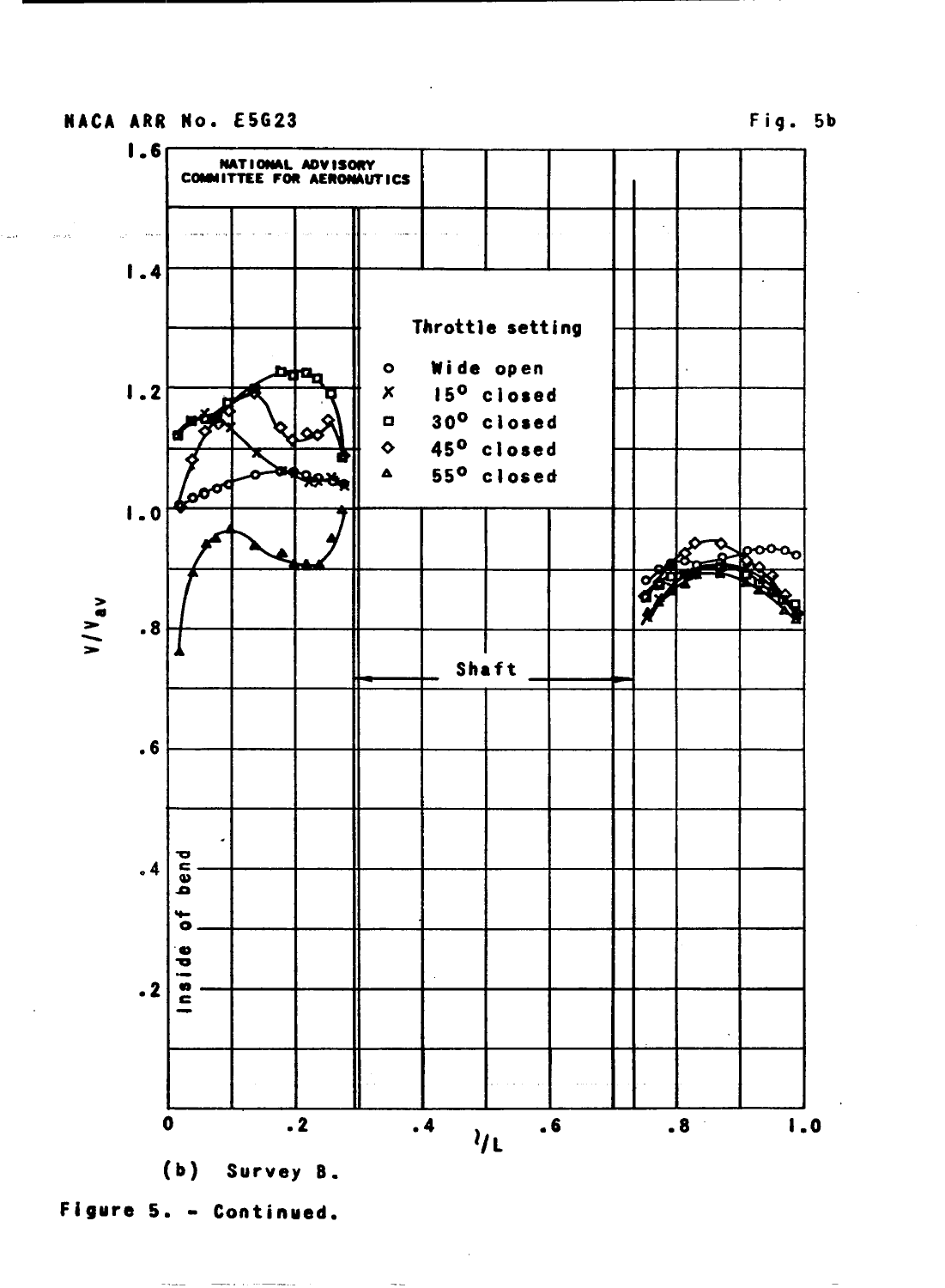



 $\bar{z}$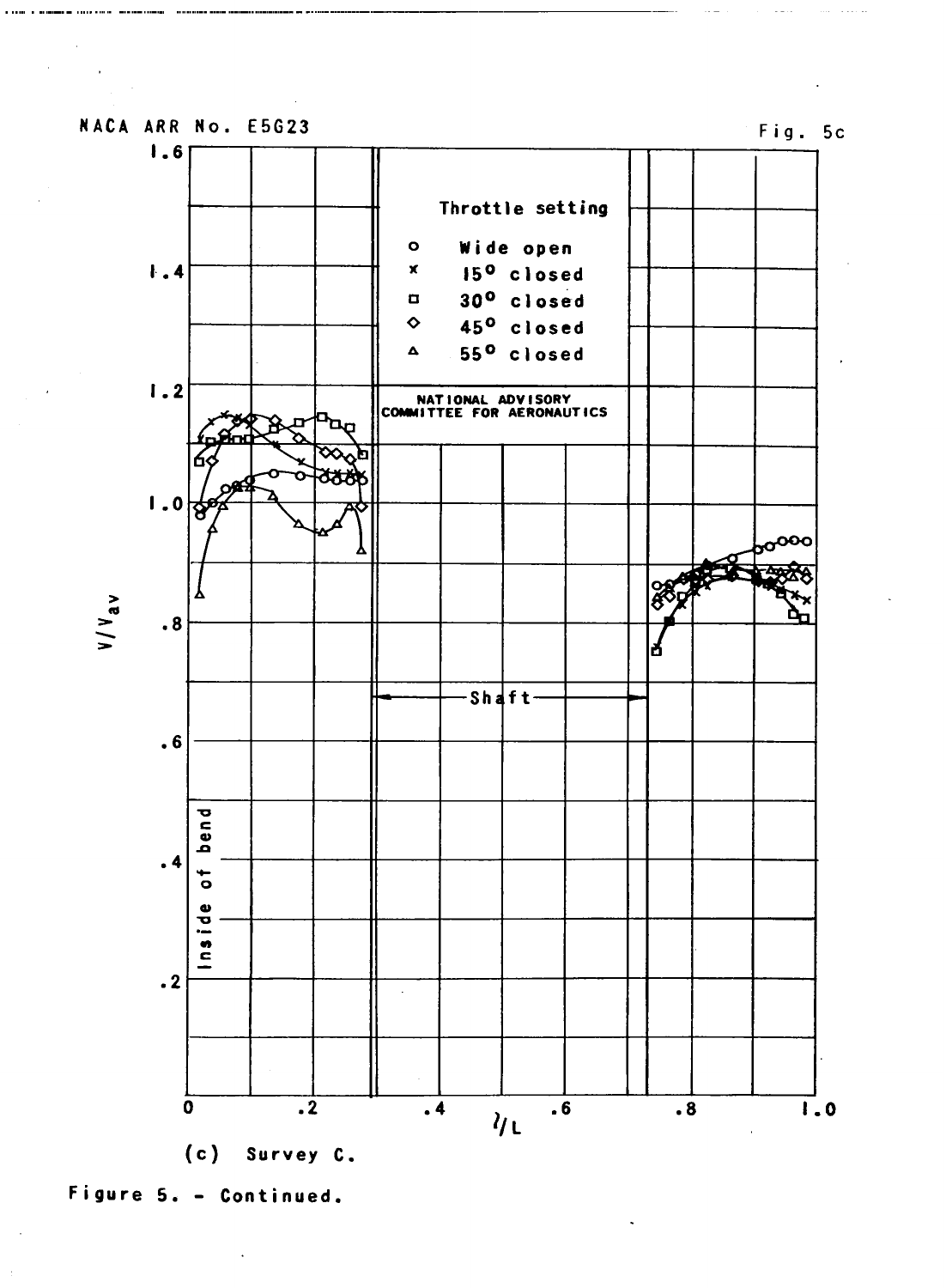